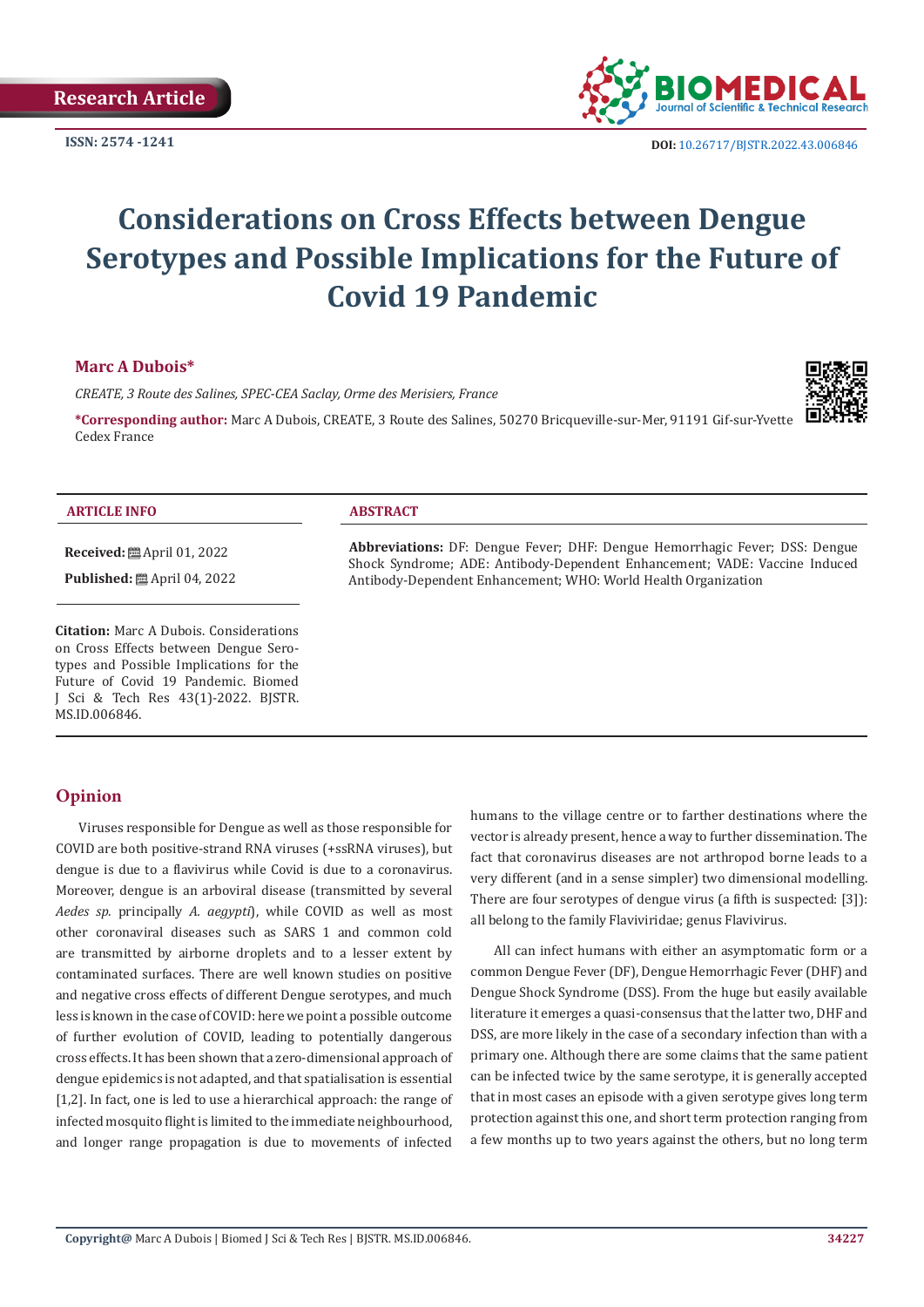protection against a secondary infection by a different serotype: on the opposite, it can lead to more severe forms as mentioned above. The kinetics of IgM and IgG are far too rapid to explain that. The aggravated symptoms in the case of a delayed secondary infection by a different serotype is usually called Antibody-Dependent Enhancement (ADE). Studies in locations where several serotypes have appeared (e.g. Bangkok, Cuba, New Dehli, and the Texas-Mexican border) tend to show that the relative frequency of DHF and DSS (that is the ratio of severe cases to the number of asymptomatic or ordinary dengue fever) is higher in places where the interval of appearance of different serotypes is longer.

It is also interesting to study the still ongoing Dengvaxia dengue vaccine controversy about Vaccine Induced Antibody-Dependent Enhancement (VADE). If one looks at the evolutionary genetics of dengue virus [4], one sees that it can be traced for at least one thousand years from sylvatic forms, and that the first split was that of Dengue 4, followed by a split of Dengue 2, while Dengue 1 and 3 split more recently, slightly more than two hundred years ago. There is a rather large genetic divergence between the different serotypes, and also a strong antigenic distance [5]. Nevertheless, the four serotypes are responsible for essentially the same disease with essentially the same symptoms, and only sequencing can identify the serotype involved in a given outburst. As mentioned above, protection is durable against a re-infection by the same serotype, but only briefly protecting, then adversely effective against an infection by another serotype. The similarity of the symptoms compared to the genetic distance of the serotypes is striking. The history of coronavirus serotypes in humans is quite different [6]: indeed there are four different branches of coronavirus ranging from "Alpha" to "Delta", and there are two benign HCoVs (human affecting) in the branch "Alpha", while the five other human coronavirus all belong to the branch "Beta": two benign in Beta-Cov Lineage A, MERS-CoV in Beta-Cov Lineage C, while SARS-CoV1 and SARS-CoV2 (COVID 19) both belong to Beta-Cov Lineage B.

HCoV-NL63 and HCoV-229E emerged respectively about 600 and 200 years ago, HCoV-OC43 and HCoV-HKU1 about 120 and 70 years ago (although HCoV-NL63 and HCoV-HKU1 are ancient, both were identified only in 2004) , while SARS-CoV 1 emerged in 2002, MERS-CoV in 2006 and SARS CoV 2 (COVID 19) in 2019. There are many controversies on possible cross effects between the different HCoVs, none really convincing, either as protective or pejorative. We will only consider possible cross-effects between SARS-CoV2 serotypes. This has been already envisaged (e.g. [7] and [8]) but very shortly after the onset of the pandemic. As we have seen, the history of Dengue is much older than that of Covid. Nevertheless, in less than two years, a large number of SARS CO-2 variants appeared, with different transmission rates and virulences. Also,

the fact that previous contamination did not protect completely from other variants was rather unexpected. It seems that in the case of Omicron, re-infection by the same variant (and even the same sub-variant) is commonly observed. Luckily, previous infections, as well as vaccination, seem to drastically reduce the number of serious cases. As for now, the genetic distance between the variants is obvious but nevertheless much smaller than between the four Dengue serotypes, which is not surprising because of the short history of SARS-CoV2.

On the other hand, the large range of different symptoms due to different variants is remarkable, to the point that a diagnostic can sometimes be made before serotype analysis. When thinking of the future of the pandemic, the World Health Organization (WHO) points out there are three main possible outcomes:

- **1.** "In the best-case scenario, we may see less severe variants emerge, and boosters or new formulations of vaccines won't be necessary"
- **2.** "The virus continues to evolve, but the severity of the disease it causes reduces over time as immunity increases due to vaccination and infection"
- **3.** "In the worst-case scenario, more highly transmissible variants may emerge".

There is a fourth possibility, which is the reason of this short communication: it is likely that the pandemic will be kept under control, and that it will evolve towards an endemic situation similar to that of the common (nevertheless often deadly) flu. But there exists a very high probability that new variants will evolve and acquire increased genetic distance from the initial serotypes in a given location, even if they do not have a high virulence or transmissibility. Because of a global immunisation against the SARS CoV2, this new variant is likely to persist locally at a low level (while a dengue local epidemic could more easily affect a distant location), but if a further mutation increases its transmissibility, it could quickly spread out. In this case, an immune system trained on distant variants or vaccines could have an inappropriate reaction leading e.g. to severe cytokine storm. Therefore, it is of course essential to maintain the vaccination effort as strongly as possible, to try to cover all countries presently under vaccinated, and to adapt vaccines to new variants, but it is also essential to keep an extreme vigilance towards unexpected strong reactions of the immune system in new outbreaks, leading to new and frequent occurences of hypercytokinemia (cytokine storm syndrome).

### **Acknowledgment**

This short contribution is a "fallout" of a work in progress (to be published) on a modelling study of cross effects of successive